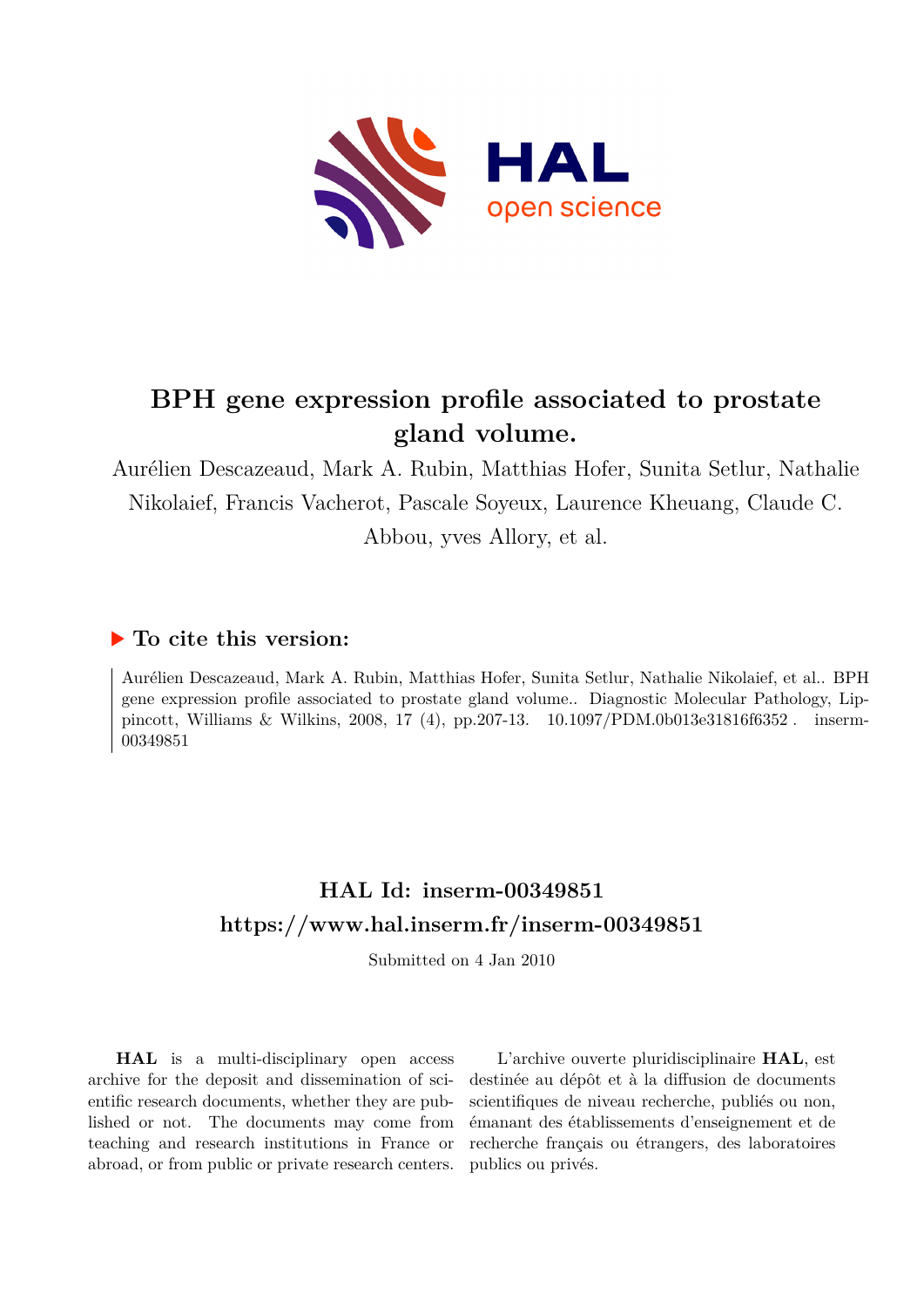# *BPH gene expression profile associated to prostate gland volume*

Descazeaud Aurélien <sup>1</sup>\*, Rubin Mark A. <sup>2</sup>, Hofer Matthias <sup>2</sup>, Setlur Sunita <sup>2</sup>, Nikolaief Nathalie <sup>1</sup>, Vacherot Francis <sup>1</sup>, Soyeux **Pascale** <sup>3</sup> **, Kheuang Laurence** <sup>1</sup> **, Abbou Claude C.** <sup>1</sup> **, Allory Yves** 1 3 **, de la Taille Alexandre** <sup>1</sup>

*IMRB, Institut Mondor de recherche biom dicale 1* <sup>é</sup> *INSERM : U841 , Universit*é *Paris XII Val de Marne , H*ô*pital Henri Mondor 51, av du mal de lattre de tassigny 94010 CRETEIL CEDEX,FR*

*Brigham and Women s Hospital 2*  ' *Harvard Medical School , University of Michigan, Ann Arbor , Dana-Faber Cancer Institute , Boston, MA,US*

*Service de pathologie 3 AP-HP , Groupe Henri-Mondor-Albert Chenevier , Cr*é*teil,FR*

\* Correspondence should be adressed to: Aurélien Descazeaud <aureliendescazeaud@gmail.com >

**MESH Keywords** Aged ; Aged, 80 and over ; Cluster Analysis ; Gene Expression Profiling ; Humans ; Male ; Middle Aged ; Oligonucleotide Array Sequence Analysis ; Organ Size ; Prostate ; pathology ; physiology ; Prostate-Specific Antigen ; blood ; Prostatic Hyperplasia ; pathology ; physiopathology ; Up-Regulation

## **Introduction**

Benign prostatic hyperplasia (BPH) is one of the most common diseases affecting aging men. Clinicians commonly use the term BPH to describe a clinical syndrome consisting of three components: lower urinary tract symptoms, benign prostatic enlargement, and bladder outlet obstruction (1 ). Clinical manifestations range widely from minimally bothersome symptoms to urinary retention and renal failure. BPH is histologically defined as overgrowth of the epithelial and stromal cells of the transition zone and periuretral area. Although the influence of androgens and estrogens on the development of BPH has been demonstrated, hormonal factors alone may not fully explain hyperplasic development of the prostate gland. So far, a variety of growth factors associated with epithelial/stromal interaction have been described in the pathophysiology of BPH (2 ) but the cellular and molecular processes underlying the pathogenesis and development of BPH remain poorly understood.

The goal of the current study was to analyze the gene expression profiles of BPH and to find association with phenotypic correlates to reveal candidate genes involved in the pathophysiology of BPH and to aid in the development of novel therapeutic targets.

### **Materials and Methods**

#### **BPH Samples**

Thirty seven BPH specimens were used in this study. Prostate tissue was obtained after written consent from each patient and was approved by the local ethics committee. Samples were obtained from 12 patients undergoing open prostatectomy and 22 patients undergoing transurethral resection of the prostate for symptomatic BPH. For prostatectomy specimens, the tissue samples were consistently taken from the transitional zone area. In addition, BPH transition zone lobules from 3 other patients operated for bladder cancer by cysto-prostatectomy with bladder outlet obstruction were analyzed. Histologic review of the prostate tissue ensured the absence of bladder cancer in these 3 patients and absence of prostate cancer in all other samples, respectively. All samples were immediately processed at the time of surgery. The prostate tissue was flash frozen in liquid nitrogen and stored at −80°C until RNA extraction in the Tissue Bank of Henri Mondor Hospital.

Patient characteristics are presented in table 1 . Mean prostate volume calculated on trans-rectal ultrasonography was 86ml. BPH treatment was taken in account in the study when given to patient prior surgery for a period of at least one month. The international prostate symptom score (IPSS) was used to determine symptoms intensity. All 37 patients had obstructive symptoms and 5 of them had also major irritative symptoms. On pathological examination, the mean percentage of glandular epithelium was 25% (range 5–60). Inflammation intensity was also assessed on microscopic examination: two cases had no prostatitis, 23 had low prostatitis, 11 had moderate prostatitis, and one had marked prostatitis.

#### **Gene expression analysis**

RNA from BPH samples was extracted using Qiagen RNeasy Mini Kit (Qiagen Inc., Valencia, CA, USA). RNA sample quality was determined by electrophoresis through agarose gels, staining with ethidium bromide, and visualization of the 180 and 280 RNA bands under ultraviolet light. Then, the 37 BPH samples RNA were hybridized on Human Genome U133 2.0 plus Affymetrix chip containing 54' 000 oligonucleotide probes. Hybridization process was done according to the standard protocol of the Dana Farber Cancer Institute ( http://chip.dfci.harvard.edu/lab/services.php ).

#### **Statistical analysis**

The data was normalized, log transformed, filtered for bad spots and median centered. Then, data was hierarchically clustered initially in an unsupervised analysis. Clinical parameters were compared between the groups defined in hierarchical analysis. Chi-square test was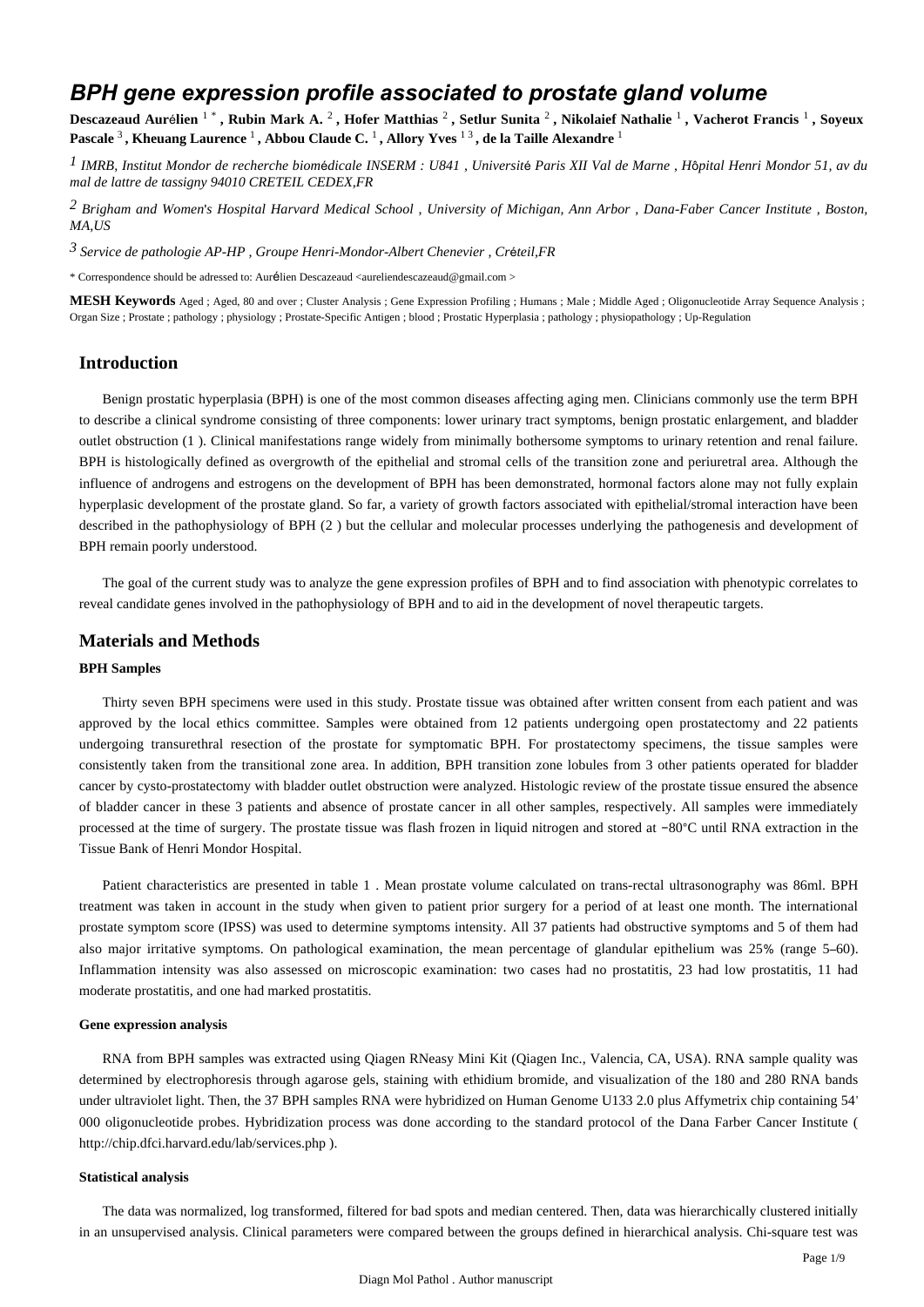used to compare qualitative data between groups. For comparison of quantitative data, a Mann and Whitney test was used. Then, a supervised analysis was performed using Significance Analysis of Microarrays (SAM) software (3 ) to look for an association between gene expression profile and two classes' qualitative and quantitative data. Cluster analysis (Stanford University, Palo Alto, CA) and generation of figures with TreeView were done using software developed by Eisen et al. (4 ). For genes with scores greater than an adjustable threshold, SAM uses permutations of the repeated measurements to estimate the percentage of genes identified by chance referred to as the false discovery rate. Cluster, Treeview, and SAM softwares can be obtained at http://www.dnachip.org (Stanford University). Data related to genes contained on expression arrays were downloaded from Affymetrix website providing the gene annotation subsequently associated with specific pathways supposed to be involved in BPH including growth factors genes, cell cycle genes, apoptose genes, inflammation genes, genes of hyperplasia, and androgen regulated genes.

Additional statistical analysis was done using SPSS software (SPSS inc., Chicago, IL). A p-value < 0.05 was considered as significant, and all p-values were two-tailed.

#### **Results**

#### **Unsupervised analysis**

Hierarchical cluster analysis separated the BPH samples into two main groups of 18 and 19 samples, respectively. The figure 1 represents clustering as visualized with Tree view software.

Comparison of these two groups revealed 4 clinical parameters that were statistically different between them: patients in group 1 had greater prostate gland volume as determined by trans-rectal ultrasonography. They also had higher prostate specific antigen (PSA) levels, were more likely to be treated by alpha blocker, to have major irritative symptoms, and to be operated by prostatectomy (table 1 ). Including all **5** parameters in a multivariate Cox regression analysis showed that the sole independent parameter associated with the clustering was the prostate gland volume (table 1 ).

#### **Supervised analysis**

Next, we further explored the role of prostate volume in BPH and using a supervised approach with a qualitative SAM analysis, we compared gene expression profiles between samples of patients with prostate glands  $<$  60 ml (N=14, group 1) and  $>$  60 ml (N=20, group 2). We excluded the 3 patients with cystoprostatectomy from all further analyses as their prostate volume had not been determined with transrectal ultrasonography. With a >2-fold change in gene expression level and a false discovery rate of <5%, 227 transcripts were found to be differentially expressed in both groups (table 2 ). Figure 2 represents our SAM plot with transcripts significantly up-regulated (N=67, red dots), and down-regulated (N=160, green dots) genes in group 1. Out of 272 transcripts, 61 were known genes (table 2 ).

We next looked at the annotations and reported functions of the differentially expressed genes. We delineated six specific pathways including growth factors genes, cell cycle genes, apoptose genes, inflammation genes, genes of hyperplasia, and androgen regulated genes, and explored them further using a separate qualitative SAM analysis for each Results are summarized in table 3 and table 4 . In each pathway, a number of genes was dysregulated. Fifteen inflammation genes showed dysregulation. Seven of them were downregulated in large prostate glands, whereas in others pathways explored, most dysregulated genes were found to be overexpressed in large prostate glands (table 3 ). Gene expression profiles were compared between patients who received finasteride therapy prior surgery and those who did not. However, no statistically significant difference was observed (figure 3 ) in qualitative SAM analyses. Similarly, we didn't find any significant association between BPH gene expression profiles and the percentage of epithelium or the degree of inflammation on pathology review.

#### **Discussion**

In the present analysis, gene expression signatures in BPH were found to be closely associated to prostate gland volume. In hierarchical analysis, two distinct groups were identified and the sole independent parameter associated with this dichotomous clustering was prostate volume. In a subsequent supervised analysis, prostates larger than 60 ml showed a number of genes which were significantly dysregulated compared to smaller prostate glands.

The preferred medical treatment for many men with symptomatic BPH is either an alpha-adrenergic–receptor antagonist (alphablocker), which reduces smooth-muscle tone in the prostate and bladder neck, or a 5 alpha –reductase inhibitor, which reduces prostate volume by inducing epithelial atrophy (5 ,6 ).

Strong evidence exists showing that baseline prostate size (and its surrogate baseline PSA level) predicts future prostate growth (1 ). In addition, baseline prostate volume is a powerful predictor of treatment outcome with finasteride (1 ). Randomized placebo-controlled finasteride trials have shown that men with larger prostate volumes and higher PSA levels experience a clinically significant response to therapy compared with those with smaller prostate volumes and lower PSA levels. It has also been demonstrated that men with larger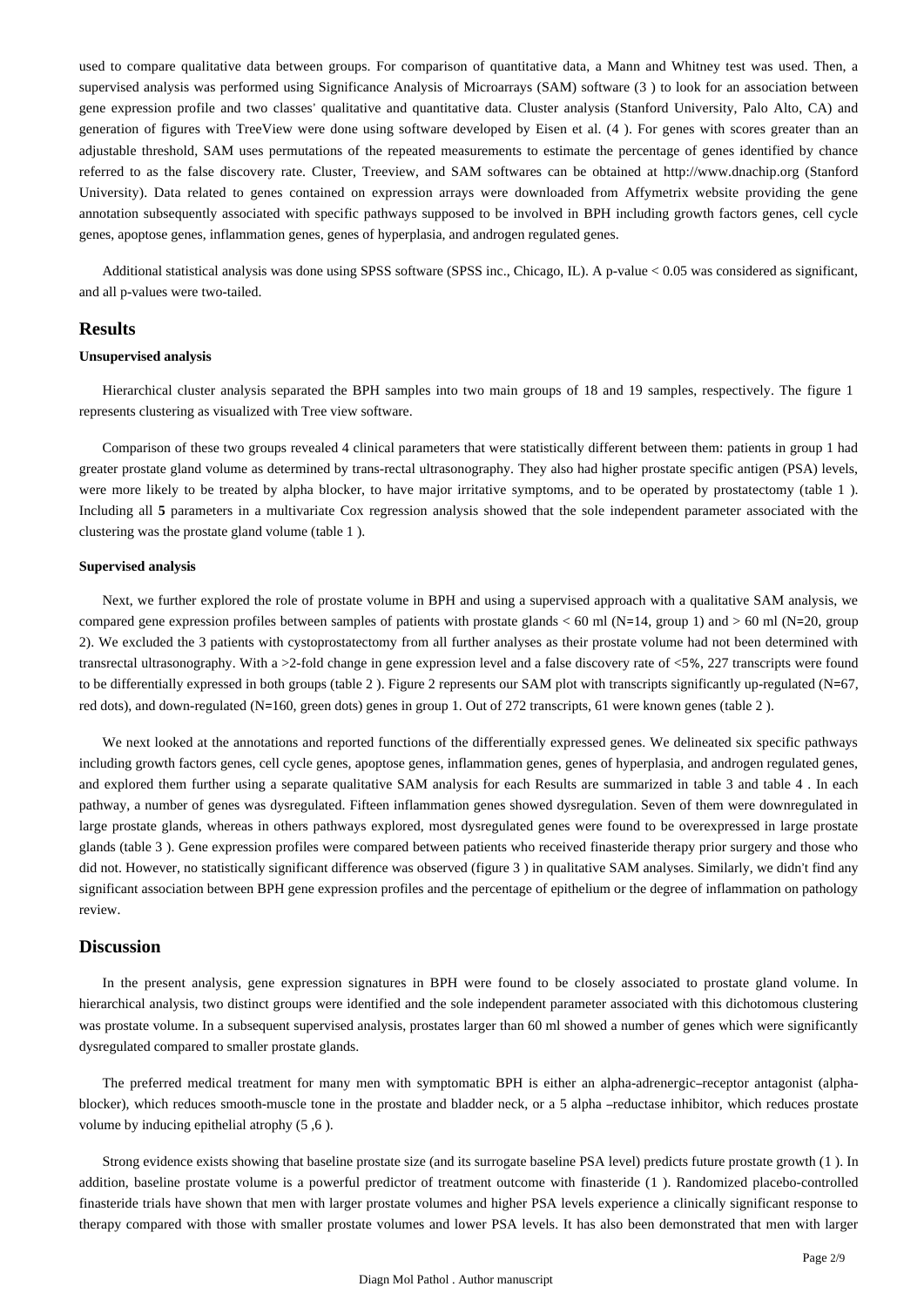prostate glands and higher PSA levels are at increased risk for acute urinary retention and BPH-related surgery but that finasteride reduces these risks (1 ). Although clinical trials have shown that prostate size plays an important role in the management of BPH, so far, no molecular explanation of that observation was reported. In the present study, we attempt to assess the molecular significance of BPH volume. We identified a list of genes which expression was significantly associated to prostate volume. Several of these genes were previously reported to be expressed in the prostate. For example, TEMFF2, a gene known to be expressed in normal prostate (7 ) was found to be upregulated in large prostate glands. KLK11, which was previously reported to be upregulated in prostate cancer compared to BPH (8 ), was shown to be overexpressed in large prostate glands in our analysis. Androgen receptor signals play a decisive role in regulating growth and differentiation of both normal and cancerous prostate cells. HOXB13 has a highly prostate specific expression and induces growth suppression of prostate cancer cells as a repressor of hormone-activated androgen receptor signaling (9 ). Interestingly, in our analysis, HOXB13 was found to be upregulated in large prostate glands. NGFR (10 ), TGFBR2 (11 ) and GSTT2 (12 ) which are known to play a role in prostate cancer were found to be upregulated in large prostate glands. Similarly, DPP4 which activity was reported to be higher in transition zone than peripheral zone of the prostate (13 ) was shown in our analysis to be upregulated in large prostate glands. HBD1 was previously reported to be expressed in normal prostate and to have a low expression in prostate cancer (14 ). In our analysis, HBD1 was downregulated in large prostate glands compared to smaller ones. PCSK9 which is known to be expressed in prostate tissue (15 ) was also downregulated in large prostate gland in our analysis.

When focusing on specific pathways supposed to be involved in BPH, we identified some genes differentially expressed in large prostate glands compared to smaller ones. Several of these genes were previously reported to be expressed in normal prostate, BPH, or prostate cancer. Among the cell cycle genes, PCNA, which was previously reported to be significantly lower expressed in BPH than that in prostate cancer (16 ), was found upregulated in large prostate glands. Similarly, we found RB1 and SMAD 4 which are known to be expressed in BPH (17 ,18 ) to be upregulated in large prostate glands compared to smaller ones. ADAM10, a gene involved in hypertrophy and known to plays a role in prostate cancer (19 ), was shown to be upregulated in large prostate glands. It is interesting that many genes that were over-expressed in the large BPH prostates are also dysregulated in cancer. This might be explained by a possible common mechanistic link between these two proliferative diseases. Another gene of hypertrophy, CYR61, which is known to be involved in BPH: and to act as a secreted autocrine and paracrine mediator in stromale and epithelial hyperplasia (20 ), was found upregulated in large prostate glands in our analysis. JUN, a gene involved in apoptosis and known to be expressed in BPH (21 ), was found upregulated in large prostate glands. CASP3 is another apoptosis gene which expression is known to be higher in BPH than in normal prostate (22 ). In addition, it was reported that finasteride treatment might activate CASP3 to induce an apoptotic effect in BPH (23 ). In our analysis, CASP3 was shown to have a higher expression level in large prostate glands compared to smaller ones. We found several growth factors to be upregulated in large prostate glands, such as KLK3 which is known to be highly selective of prostate tissue (24 ), and VEGF, previously reported as downregulated in BPH (25 ).

We hypothesize that amongst the large prostate signature genes we identified, a subset of genes may be potential novel in vivo targets for medical therapy. Future studies will be aimed at resolving the role of genes identified in this study.

Prostate volume is strongly correlated with serum PSA level in men with BPH and no evidence of prostate cancer, and this relationship is dependent on age (26 ). Therefore, we were not surprised to observe in our analysis that patients with larger glands had higher PSA levels. Similarly, patients with large prostate glands are more likely to be operated by prostatectomy, whereas those with smaller prostate glands are preferentially operated through a transurethral approach. This might explain that the operative technique was associated with clustering in univariate analysis, but was not in multivariate analysis.

As finasteride therapy is more likely to be given to patients with large prostate glands (1 ), we hypothesized that finasteride therapy could interfere in the association between prostate volume and gene expression profiles. Finasteride therapy was found not to modify gene expression, supporting that gene expression was independently associated to prostate size. The absence of gene expression modifications related to finasteride therapy could be explained by the fact that patients included in our cohort required surgical treatment, and therefore, might not be good responders to medical therapy.

One of the parameters that was different in the two groups obtained by hierarchical cluster analysis was treatment with an alpha-blocker. Alpha-1 antagonists affect the tone in the smooth muscle cells of the prostatic stroma, and there is also evidence that they induce apoptosis in benign and malignant epithelial cells (27 ). Therefore, alpha-blocker therapy could affect the gene expression. However, alpha-blocker therapy was not an independent parameter associated with clustering.

In the global analysis, more genes were significantly down-regulated than up-regulated in the large prostate glands group compared to the small glands one (160 versus 67). We have no explanation for this observation. In contrary, for the six specific pathways we analyzed, much more genes showed over-expression than down-regulation in the large prostate glands compared to smaller ones. These results are consistent with those of Fromont et al (28 ) who compared gene expression using multiple PCR assays in 30 BPH samples (Adenoma weight was less than 60 grams in 15 patients and more than 60 grams in the remainder) and 15 normal prostate from radical prostatectomy for prostate cancer. A total of 23 genes showed increased expression in the two BPH groups with a fold change of at least 2.5 compared to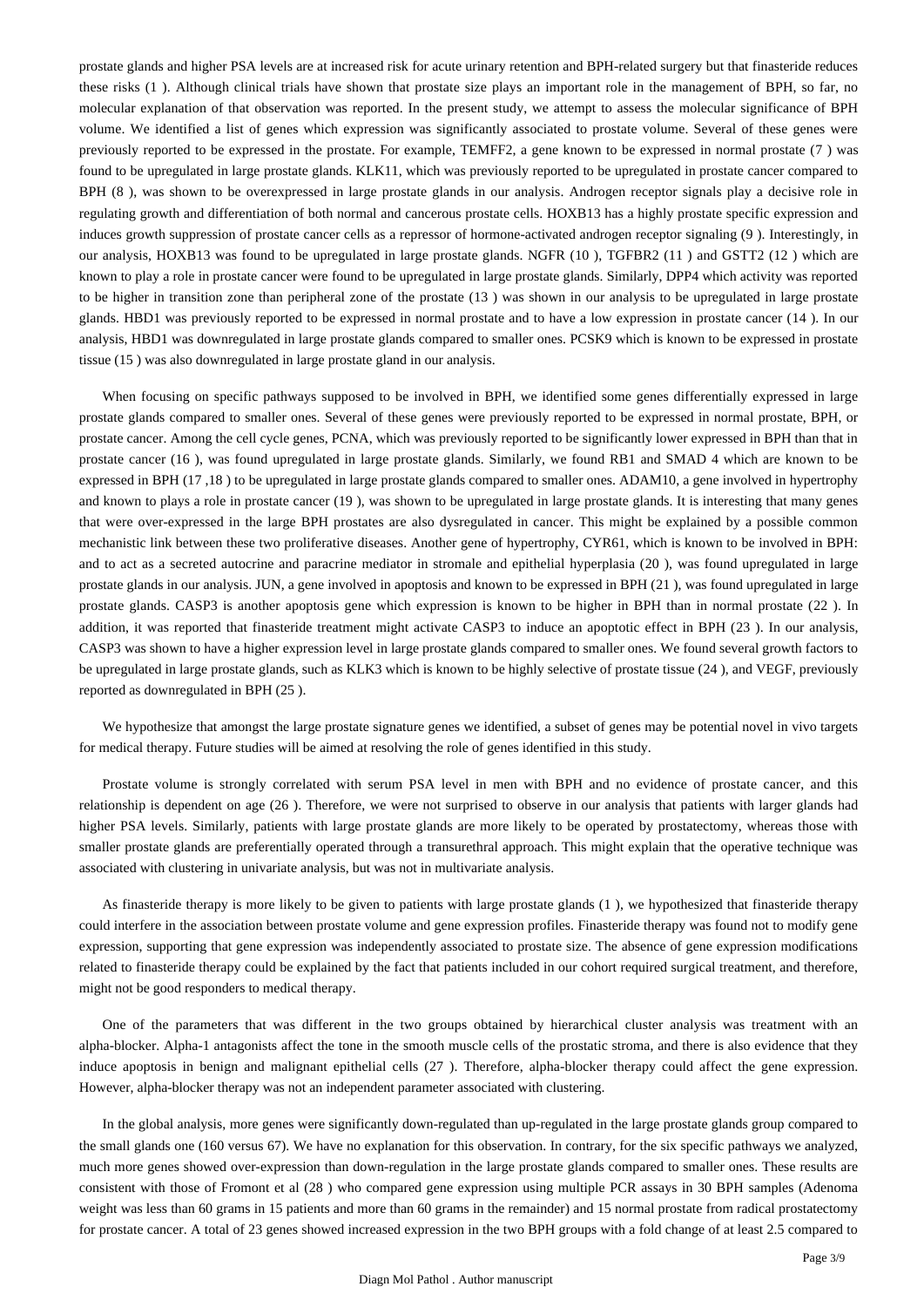normal tissue. All except 2 of these genes had average expression values that were superior in the more than 60 grams BPH group compared to the less than 60 grams BPH group. These data supports the hypothesis that over expressed genes could be directly associated with increased prostate volume. In addition, the striking overrepresentation of up-regulated genes in BPH samples, especially of growth factors genes, cell cycle genes, apoptose genes, genes of hyperplasia, and androgen regulated genes, can thus be partially explained by the enrichment of growth-regulating elements within the BPH stroma (29 ).

There is emerging evidence that prostatic inflammation may contribute to prostate growth in BPH (30 ). Interestingly, comparing inflammation genes expression in the two samples groups (<60 ml versus > 60 ml), the numbers of up-regulated and down-regulated genes were almost similar (8 versus 7). This observation supports the fact that chronic inflammation may play a significant role in BPH progression independently of prostate size. In another microarrays gene expression analysis, a strong correlation was found between inflammation and symptomatic BPH, but the impact of prostate volume on gene expression was not assessed (31 ).

#### **Ackowledgements:**

Virginie Fataccioli, Aurore Manceau for technical assistance (hospital Tissue Bank)

#### **The following grants supported this work:** – NIH Grant # 137962

– 2004 grant from the ARTP (Association pour la Recherche sur les Tumeurs Prostatiques)

#### – Pierre Fabre Médicament Grant

#### **References:**

- 1 . Nickel JC . Benign prostatic hyperplasia: does prostate size matter? . Rev Urol . 2003 ; 5 : (Suppl 4 ) 12 17
- 2 . Wong YC , Wang YZ . Growth factors and epithelial-stromal interactions in prostate cancer development . Int Rev Cytol . 2000 ; 199 : 65 116
- 3 . Tusher VG , Tibshirani R , Chu G . Significance analysis of microarrays applied to the ionizing radiation response . Proc Natl Acad Sci U S A . 2001 ; 98 : 5116 5121
- 4 . Eisen MB , Spellman PT , Brown PO . Cluster analysis and display of genome-wide expression patterns . Proc Natl Acad Sci U S A . 1998 ; 95 : 14863 14868
- 5 . Lepor H . Role of alpha-adrenergic blockers in the treatment of benign prostatic hyperplasia . Prostate . 1990 ; (Suppl 3 ) 75 84
- 6 . Vaughan ED . Long-Term Experience With 5-alpha-Reductase Inhibitors . Rev Urol . 2003 ; 5 : (Suppl 5 ) 22 27
- 7 . Quayle SN , Sadar MD . A truncated isoform of TMEFF2 encodes a secreted protein in prostate cancer cells . Genomics . 2006 ; 87 : 633 637
- 8 . Scorilas A , Gregorakis AK . mRNA expression analysis of human kallikrein 11 (KLK11) may be useful in the discrimination of benign prostatic hyperplasia from prostate cancer after needle prostate biopsy . Biol Chem . 2006 ; 387 : 789 - 793
- 9 . Jung C , Kim RS , Zhang HJ . HOXB13 induces growth suppression of prostate cancer cells as a repressor of hormone-activated androgen receptor signaling . Cancer Res .  $2004 \cdot 15 \cdot (64)$  9185 - 192
- 10 . Festuccia C , Muzi P , Gravina GL . Tyrosine kinase inhibitor CEP-701 blocks the NTRK1/NGF receptor and limits the invasive capability of prostate cancer cells in vitro Int J Oncol  $.2007 \cdot 30 \cdot 193 = 200$
- 11 . Sun X, Chen C, Vessella RL. Microsatellite instability and mismatch repair target gene mutations in cell lines and xenografts of prostate cancer. Prostate . 2006 ; 66 : 660 - 666
- 12 . Jariwala U , Prescott J , Jia L . Identification of novel androgen receptor target genes in prostate cancer . Mol Cancer . 2007 ; 6 : 39 -
- 13 . Wilson MJ , Haller R , Li SY . Elevation of dipeptidylpeptidase iv activities in the prostate peripheral zone and prostatic secretions of men with prostate cancer: possible prostate cancer disease marker . J Urol . 2005 ; 174 : 1124 - 1128
- 14 . Bullard RS , Gibson W , Bose SK . Functional analysis of the host defense peptide Human Beta Defensin-1: New insight into its potential role in cancer . Mol Immunol . 2008 ; 45 : 839 - 848
- 15 . Schmidt RJ , Zhang Y , Zhao Y . A Novel Splicing Variant of Proprotein Convertase Subtilisin/Kexin Type 9 . DNA Cell Biol . In press
- 16 . Harper ME , Glynne-Jones E , Goddard L . Relationship of proliferating cell nuclear antigen (PCNA) in prostatic carcinomas to various clinical parameters . Prostate . 1992 ; 20 : 243 - 253
- 17 . Phillips SM , Barton CM , Lee SJ . Loss of the retinoblastoma susceptibility gene (RB1) is a frequent and early event in prostatic tumorigenesis . Br J Cancer . 1994 ; 70 : 1252 - 1257
- 18 . Zeng L , Rowland RG , Lele SM . Apoptosis incidence and protein expression of p53, TGF-beta receptor II, p27Kip1, and Smad4 in benign, premalignant, and malignant human prostate . Hum Pathol . 2004 ; 35 : 290 - 297
- 19 . McCulloch DR , Akl P , Samaratunga H . Expression of the disintegrin metalloprotease, ADAM-10, in prostate cancer and its regulation by dihydrotestosterone, insulin-like growth factor I, and epidermal growth factor in the prostate cancer cell model LNCaP . Clin Cancer Res . 2004 ; 10 : 314 - 323
- 20 . Sakamoto S , Yokoyama M , Prakash K . Development of quantitative detection assays for CYR61 as a new marker for benign prostatic hyperplasia . J Biomol Screen . 2003 ; 8 : 701 - 711
- 21 . Tiniakos DG , Mitropoulos D , Kyroudi-Voulgari A . Expression of c-jun oncogene in hyperplastic and carcinomatous human prostate . Urology . 2006 ; 67 : 204 208
- 22 . Shariat SF , Ashfaq R , Roehrborn CG . Expression of survivin and apoptotic biomarkers in benign prostatic hyperplasia . J Urol . 2005 ; 174 : 2046 2050
- 23 . Bozec A , Ruffion A , Decaussin M . Activation of caspases-3, -6, and -9 during finasteride treatment of benign prostatic hyperplasia . J Clin Endocrinol Metab . 2005 ; 90  $\cdot$  17 - 25
- 24 . Shaw JL , Diamandis EP . Distribution of 15 human kallikreins in tissues and biological fluids . Clin Chem . 2007 ; 53 : 1423 1432
- 25 . Soulitzis N, Karyotis I, Delakas D. Expression analysis of peptide growth factors VEGF, FGF2, TGFB1, EGF and IGF1 in prostate cancer and benign prostatic hyperplasia . Int J Oncol . 2006 ; 29 : 305 - 314
- 26 . Roehrborn CG . 5-alpha-Reductase Inhibitors Prevent the Progression of Benign Prostatic Hyperplasia . Rev Urol . 2003 ; 5 : (Suppl 5 ) 12 21
- 27 . Kyprianou N , Benning CM . Suppression of human prostate cancer cell growth by alpha1-adrenoceptor antagonists doxazosin and terazosin via induction of apoptosis . Cancer Res . 2000 ; 60 : 4550 - 4555
- 28 . Fromont G , Chene L , Latil A . Molecular profiling of benign prostatic hyperplasia using a large scale real-time reverse transcriptase-polymerase chain reaction approach . J Urol . 2004 ; 172 : 1382 - 1385
- 29 . Luo J , Dunn T , Ewing C . Gene expression signature of benign prostatic hyperplasia revealed by cDNA microarray analysis . Prostate . 2002 ; 51 : 189 200
- 30 . Kramer G , Mitteregger D . Marberger Is benign prostatic hyperplasia (BPH) an immune inflammatory disease? . Eur Urol . 2007 ; 51 : 1202 1216
- 31 . Prakash K , Pirozzi G , Elashoff M . Symptomatic and asymptomatic benign prostatic hyperplasia: molecular differentiation by using microarrays . Proc Natl Acad Sci U S A . 2002 ; 99 : 7598 - 7603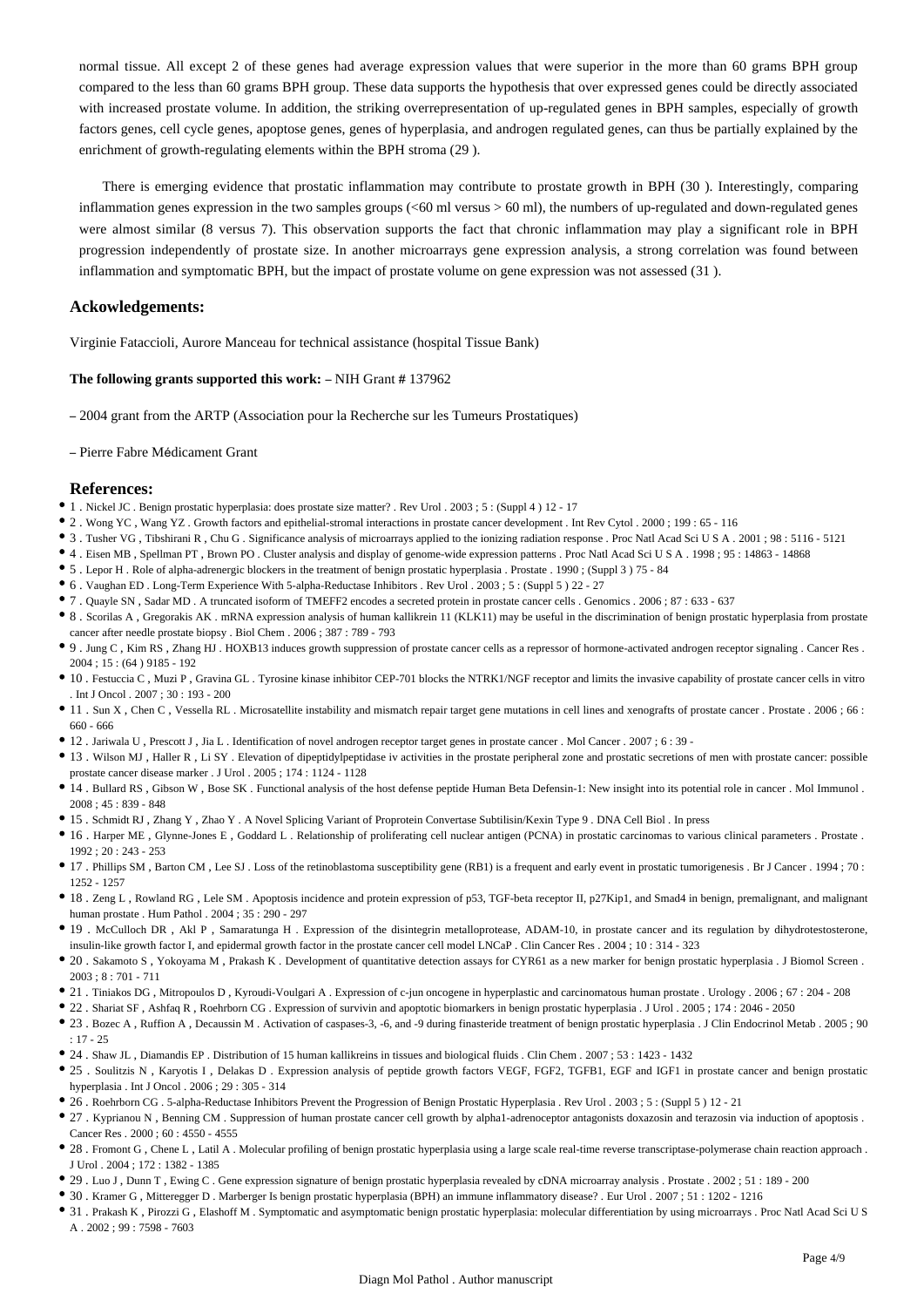# **Figure 1**

Hierarchical cluster analysis of BPH samples as visualized with Tree view software: two main groups of 18 and 19 samples, respectively, are observed.



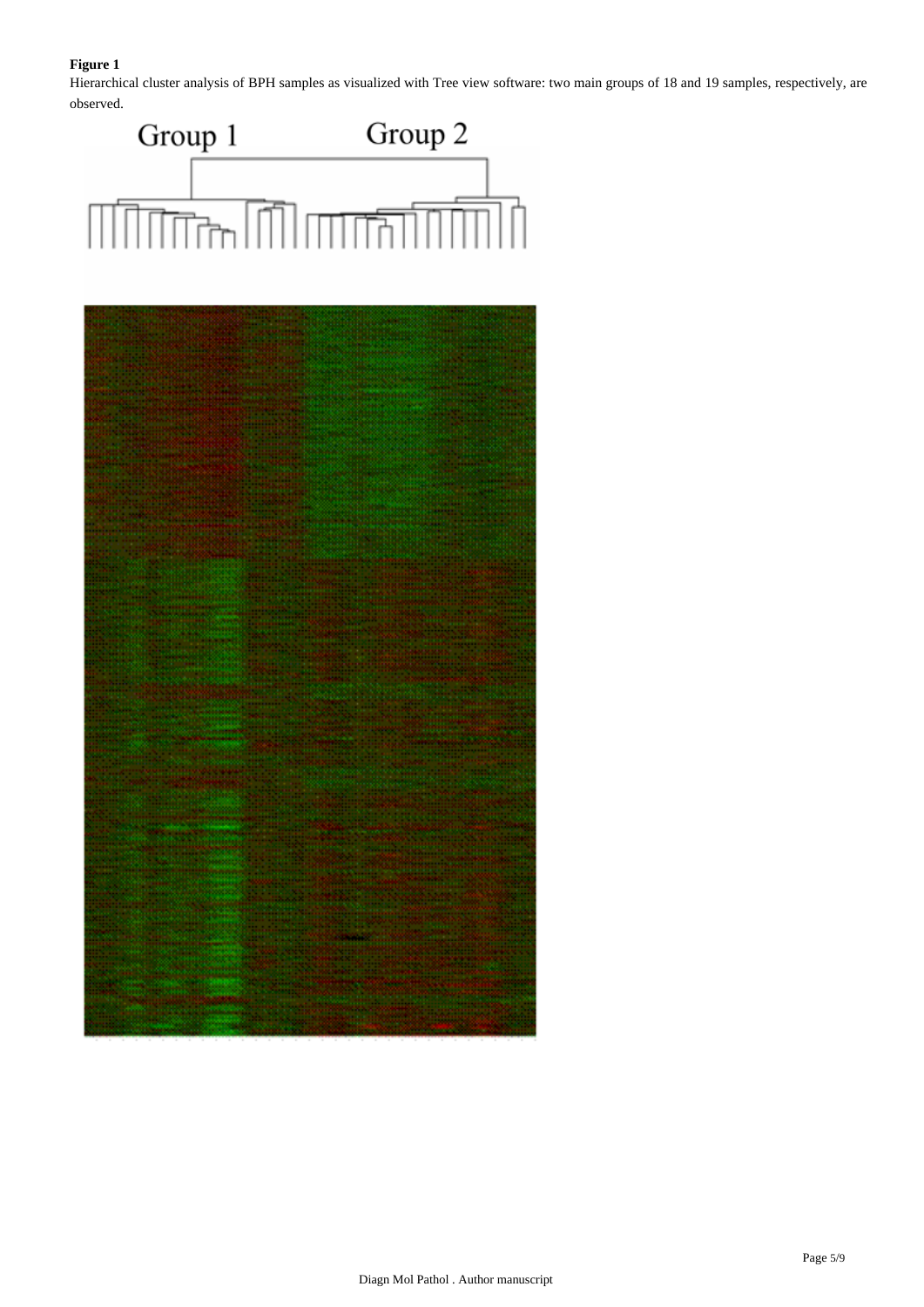# **Figure 2**

SAM plot with transcripts significantly up-regulated (N=67, red dots), and down-regulated (N=160, green dots) in 14 patients with < 60 ml



## **Figure 3**

Comparison of gene expression profiles using SAM analysis between patients who received finasteride therapy prior surgery and those who

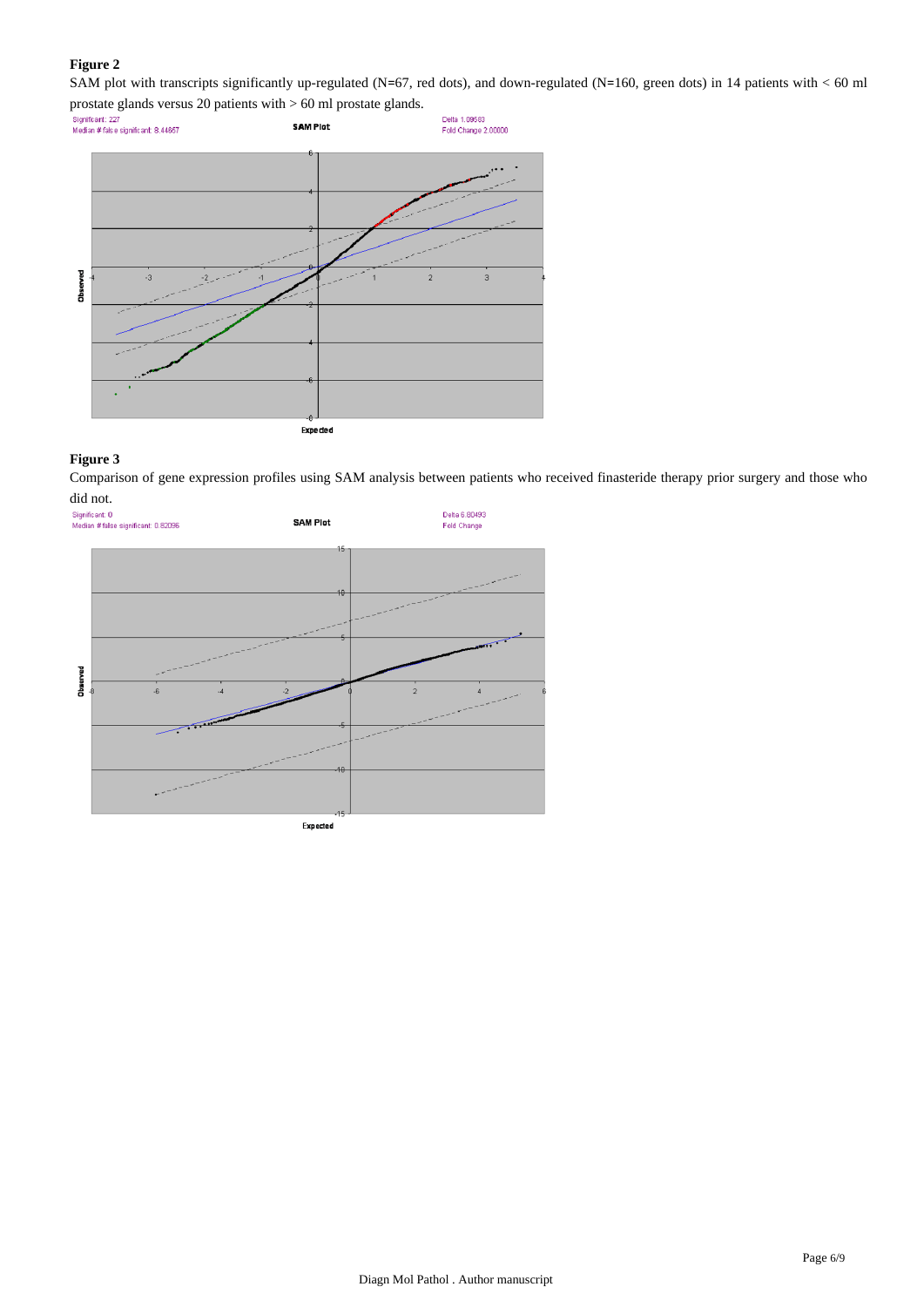## **Table 1**

| Characteristics of 37 patients with BPH, and assessment of the association between samples clustering and clinical parameters. |  |  |  |
|--------------------------------------------------------------------------------------------------------------------------------|--|--|--|
|--------------------------------------------------------------------------------------------------------------------------------|--|--|--|

|                                         | All patients (SD)           | Group $1$ n=18 (SD)   | Group $2$ n=19 (SD)   | Univariate analysis p value | Multivariate analysis p value |
|-----------------------------------------|-----------------------------|-----------------------|-----------------------|-----------------------------|-------------------------------|
| Age                                     | 68 yo (11) range 47-89      | $67.7$ yo $(10)$      | 68.4 yo (12)          | Mann-Whitney $p=0.7$        |                               |
| Preoperative prostate volume            | 86ml                        | 54ml(25)              | 119ml (35)            | Mann-Whitney $p<0.00001$    | 0.034                         |
| Preoperative PSA                        | 9.1 ng/ml $(13)$ range 1–66 | $3.4$ ng/ml $(2.5)$   | $14.8$ ng/ml $(16.3)$ | Mann-Whitney p<0.001        | 0.27                          |
| <b>History of AUR</b>                   | 21/37                       | 13/18                 | 8/19                  | Chi-square $p=0.19$         |                               |
| Major irritative symptoms               | 5/37                        | 5/18                  | 0/19                  | Chi-square $p=0.048$        | 0.53                          |
| <b>IPSS</b>                             | 15(7)                       | 16(7)                 | 15(7)                 | Mann-Whitney $p=0.6$        |                               |
| Q max                                   | $8.5$ ml/s $(5)$            | $8.7 \text{ml/s} (5)$ | $8.3 \text{ml/s}(6)$  | Mann-Whitney $p=0.7$        |                               |
| Type of surgery: TURP/PR/CP             | 22/12/3                     | 14/2/2                | 8/10/1                | $Chi$ -square $p=0.03$      | 0.2                           |
| Absence/low/moderate/marked prostatitis | 2/23/11/1                   | 2/11/5/0              | 0/11/7/1              | Chi-square $p=0.37$         |                               |
| % of epithelium on pathology            | $25(13)$ range $5-60$       | 21(11)                | 27(14)                | Mann-Whitney $p=0.07$       |                               |
| Treatment by Alpha blocker              | 19/37                       | 13/18                 | 6/19                  | Chi-square $p=0.03$         | 0.45                          |
| Treatment by Finasteride                | 10/37                       | 5/18                  | 5/19                  | Chi-square $p=0.9$          |                               |

AUR, acute urinary retention. Q max, Maximum urinary flow. SD, standard deviation. yo, years old. IPSS, international prostate symptom score. TURP, Transuretral resection of the prostate. PR, prostatectomy. CP, cysto-prostatectomy.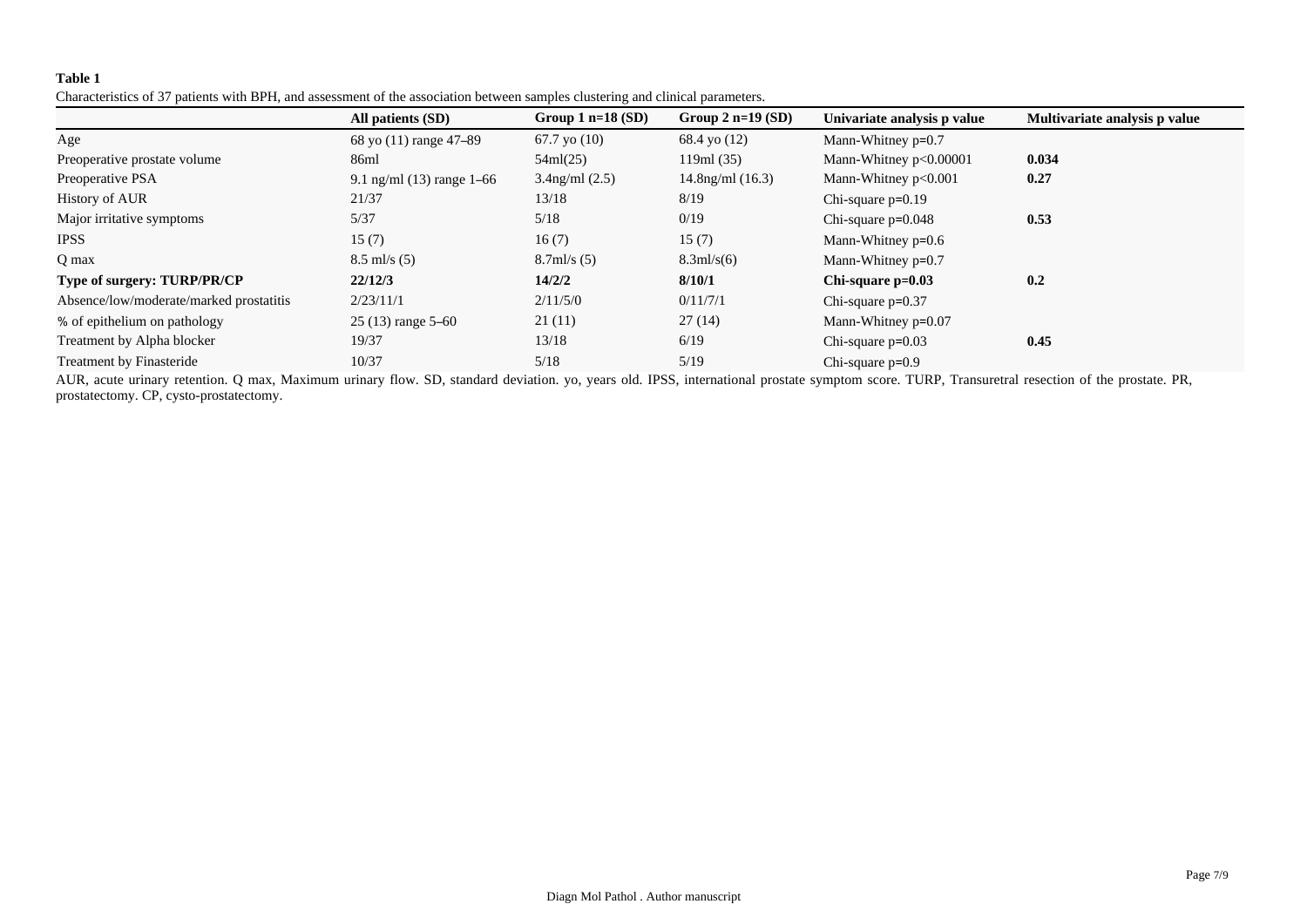# **Table 2**

List of 61 known genes significantly up- and down-regulated in > 60 ml prostates compared to <60 ml prostates (fold change ≤0.5 or >2 in SAM analysis)

|                    | <b>Down-regulated genes</b> | <b>Up-regulated genes</b> |      |                    |      |  |  |
|--------------------|-----------------------------|---------------------------|------|--------------------|------|--|--|
| <b>Gene Symbol</b> | FC                          | <b>Gene Symbol</b>        | FC   | <b>Gene Symbol</b> | FC   |  |  |
| GPR34              | 0.12                        | TMEM16A                   | 2.00 | RGS1               | 2.34 |  |  |
| HBG <sub>2</sub>   | 0.23                        | LILRB2                    | 2.02 | LMAN <sub>2</sub>  | 2.44 |  |  |
| <b>HBD</b>         | 0.26                        | <b>LRAP</b>               | 2.02 | C1S                | 2.46 |  |  |
| HBA2               | 0.26                        | FKBP1A                    | 2.03 | <b>NGFR</b>        | 2.47 |  |  |
| SERPINA9           | 0.30                        | PAEP                      | 2.04 | TGFBR2             | 2.51 |  |  |
| PPEF <sub>2</sub>  | 0.32                        | ANGPT2                    | 2.04 | ZFP36              | 2.58 |  |  |
| MAGEA11            | 0.34                        | TACSTD1                   | 2.09 | DPP4               | 2.61 |  |  |
| HBG1               | 0.36                        | CHST9                     | 2.12 | GSTT2              | 2.77 |  |  |
| NPHS1              | 0.36                        | MBL <sub>2</sub>          | 2.12 | <b>NPPC</b>        | 2.90 |  |  |
| PMFBP1             | 0.36                        | <b>MEST</b>               | 2.14 | COL17A1            | 3.33 |  |  |
| HSPA1B             | 0.37                        | PDE4B                     | 2.14 | IL1F7              | 3.39 |  |  |
| ADH4               | 0.38                        | TMEFF2                    | 2.14 | PIP5K2A            | 3.58 |  |  |
| BPIL2              | 0.43                        | RTN1                      | 2.14 | NLGN4Y             | 3.99 |  |  |
| MAB21L2            | 0.43                        | DUSP <sub>6</sub>         | 2.15 | <b>NODAL</b>       | 3.99 |  |  |
| PCSK9              | 0.43                        | PRSS8                     | 2.15 | ZNF165             | 4.20 |  |  |
| ADRA1B             | 0.45                        | KLK11                     | 2.18 | CITED1             | 4.69 |  |  |
| DYRK3              | 0.46                        | AMD1                      | 2.20 | CD33               | 6.38 |  |  |
| ADAM29             | 0.48                        | CYP4X1                    | 2.25 |                    |      |  |  |
| PTHR2              | 0.49                        | HOXB13                    | 2.31 |                    |      |  |  |
| CHRDL2             | 0.49                        | CHST7                     | 2.31 |                    |      |  |  |
| FTHL17             | 0.50                        | FZD1                      | 2.34 |                    |      |  |  |
| SIX5               | 0.50                        | <b>AHNAK</b>              | 2.34 |                    |      |  |  |
|                    |                             |                           |      |                    |      |  |  |

FC, fold change between prostates >60ml and <60ml

# **Table 3**

Results of SAM analysis comparing gene expression in > 60 ml prostates and <60 ml prostates for six separately explored pathways

|                         |         |           |           |           | Number of genes explored in the Number of genes significantly differentially Number of genes up-Number of genes down-Median number of false significant |
|-------------------------|---------|-----------|-----------|-----------|---------------------------------------------------------------------------------------------------------------------------------------------------------|
| Pathway                 | pathway | expressed | regulated | regulated | genes                                                                                                                                                   |
| Growth factors genes 38 |         | 14        | 14        | U         | 1.3(9%)                                                                                                                                                 |
| Cell cycle genes        | 107     | 43        | 38        |           | 0.9(2%)                                                                                                                                                 |
| Apoptosis genes         | -99     | 40        | 40        |           | 0.9(2%)                                                                                                                                                 |
| Inflammation genes 49   |         | 15        | ◠         |           | 0.6(4%)                                                                                                                                                 |
| Genes of hypertrophy 29 |         | 15        | 14        |           | 1(6%)                                                                                                                                                   |
| Androgen regulated 30   |         | 10        |           |           | $0.9(9\%)$                                                                                                                                              |
| genes                   |         |           |           |           |                                                                                                                                                         |